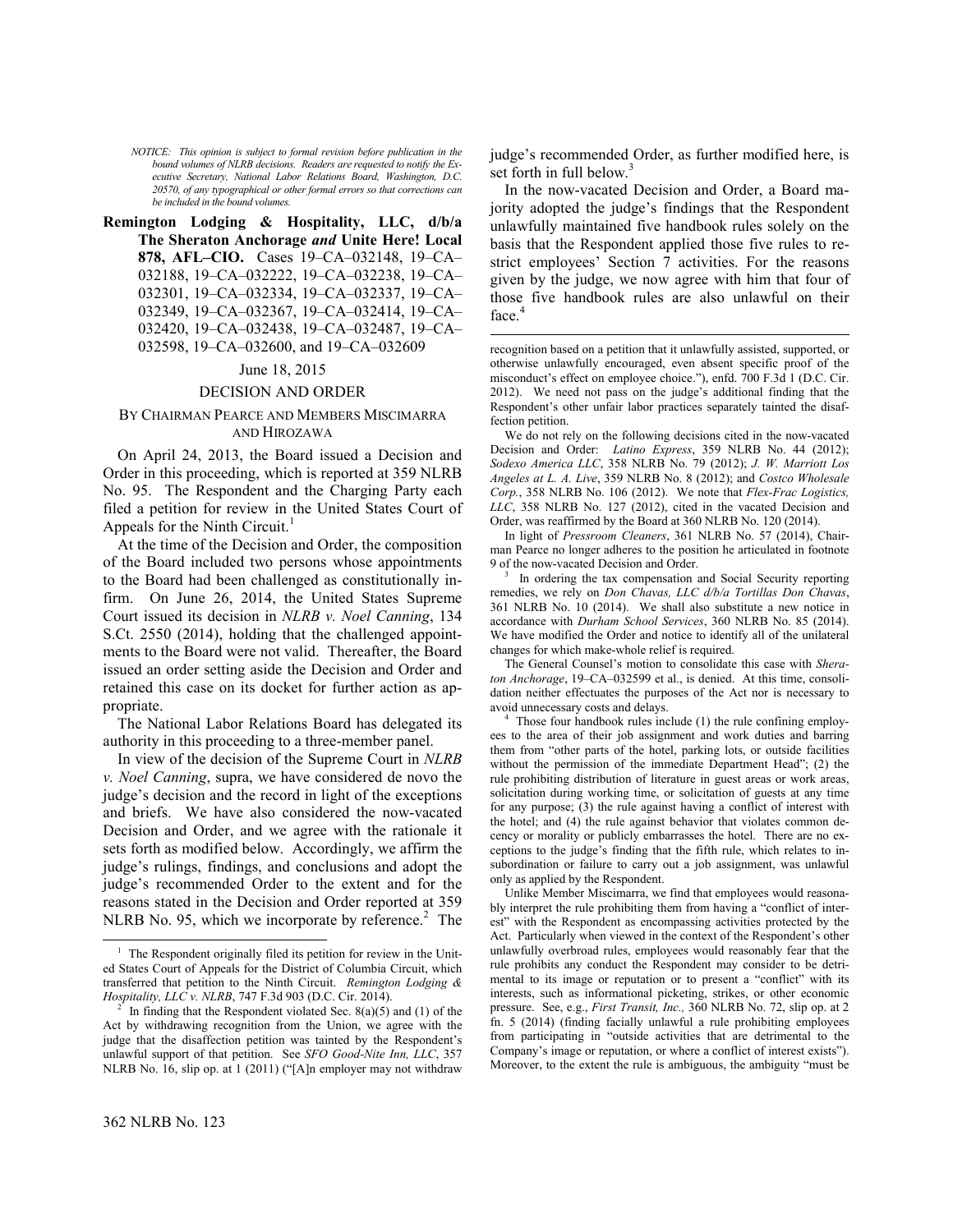# ORDER

The National Labor Relations Board adopts the recommended Order of the administrative law judge as modified and set forth in full below and orders that the Respondent, Remington Lodging & Hospitality, LLC, d/b/a The Sheraton Anchorage, Anchorage, Alaska, its officers, agents, successors, and assigns, shall

1. Cease and desist from

(a) Failing and refusing to recognize and bargain with the Union as the exclusive collective-bargaining representative of the employees in the bargaining unit.

(b) Withdrawing recognition from the Union and failing and refusing to bargain with the Union as the exclusive collective-bargaining representative of unit employees.

(c) Unilaterally changing the terms and conditions of employment of its unit employees.

(d) Refusing to bargain collectively with the Union by unilaterally implementing collective-bargaining proposals covering terms and conditions of employment of unit employees without fully complying with the requirements of Section  $8(d)(3)$  of the Act at a time when the Union retains the right to be recognized as the exclusive collectivebargaining representative of the unit employees.

(e) Issuing disciplinary warnings to or suspending employees because of their support for and activities on behalf of the Union or for engaging in other protected concerted activity.

(f) Discharging or otherwise discriminating against employees for supporting the Union or any other labor organization or for engaging in other protected concerted activity.

(g) Maintaining and/or enforcing a rule in its employee handbook that employees "agree not to return to the hotel before or after [their] working hours without authorization from [their] manager."

(h) Maintaining and/or enforcing a rule in its employee handbook that employees "must confine their presence in the hotel to the area of their job assignment and work duties. It is not permissible to roam the property at will or visit other parts of the hotel, parking lots, or outside facilities without the permission of the immediate Department Head."

(i) Maintaining and/or enforcing a rule in its employee handbook that "distribution of any literature, pamphlets, or other material in a guest or work area is prohibited . . . . Solicitation of guests by associates at anytime for any purpose is also inappropriate."

(j) Maintaining and/or enforcing a rule in its employee handbook that employees are prohibited from disclosing confidential information, including "personnel file infor-

l

mation" and "labor relations" information, and further providing that when disclosure is required "by judicial or administrative process or order or by other requirements of law," employees must "give ten days' written notice to [Respondent's] legal department prior to disclosure."

(k) Maintaining and/or enforcing a rule in its employee handbook that employees may not "give any information to the news media regarding the hotel, its guests, or associates, without authorization from the General Manager and to direct such inquiries to his attention."

(l) Maintaining and/or enforcing a rule in its employee handbook that a "conflict of interest with the hotel or company is not permitted."

(m) Maintaining and/or enforcing a rule in its employee handbook that prohibits "behavior which violates common decency or morality or publicly embarrasses the hotel or company."

(n) Maintaining and/or enforcing a rule in its employee handbook that prohibits "insubordination or failure to carry out a job assignment or job request of management."

(o) Confiscating union buttons worn or carried by employees.

(p) Soliciting or otherwise coercing employees to sign a petition seeking to decertify the Union as the collectivebargaining representative of the unit employees.

(q) Promising employees favorable treatment if they sign a decertification petition.

(r) Threatening to discharge employees if they refuse to sign a decertification petition.

(s) Coercively interrogating employees regarding their support for the Union.

(t) Denigrating the Union in the eyes of the unit employees by informing them that the Respondent intends to unilaterally implement changes in their terms and conditions of employment without the parties having first reached a goodfaith collective-bargaining impasse.

(u) Prematurely declaring an impasse in collectivebargaining negotiations with the Union; and

(v) In any like or related manner interfering with, restraining, or coercing its employees in the exercise of the rights guaranteed to them by Section 7 of the Act.

2. Take the following affirmative action necessary to effectuate the policies of the Act.

(a) On request, bargain with the Union as the exclusive collective-bargaining representative of the employees in the following appropriate unit concerning terms and conditions of employment and, if an understanding is reached, embody the understanding in a signed agreement:

All Guest Service Agents, Communication Agents, Guest Service Agent Supervisors, Bell Captains, Bell Persons, Reservation Sales Agents, Door Per-

construed against the employer as the promulgator of the rule." *Hyundai America Shipping Agency*, 357 NLRB No. 80, slip op. at 11 (2011) (citing *Lafayette Park Hotel*, 326 NLRB 824, 828 (1998)).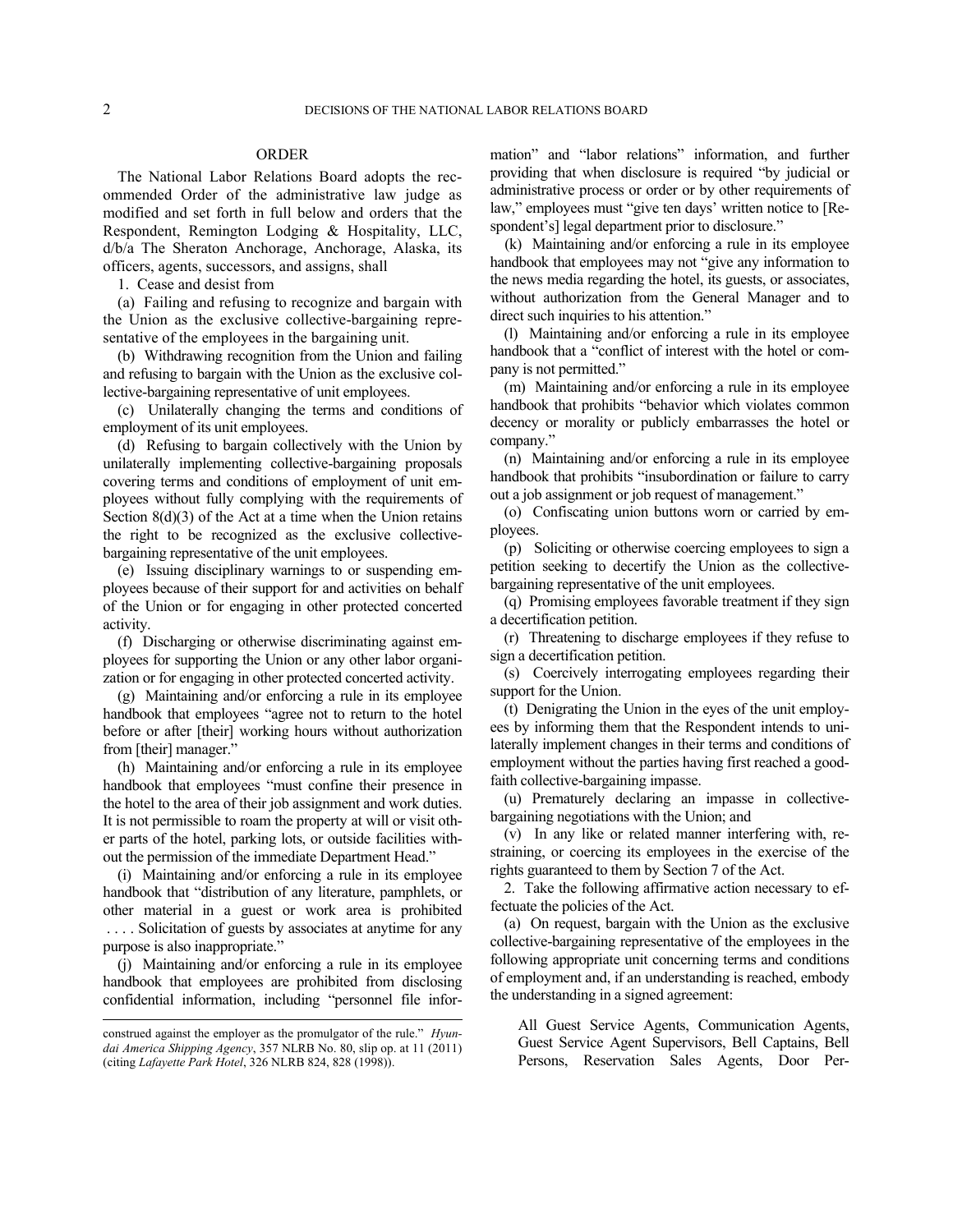sons/Drivers, Room Attendants, Inspectors/Floor Supervisors, Linen Room Attendants, Laundry Seamstresses, Maintenance employees, Porters, Storeroom Clerks, Lead Storeroom Clerks, Receiving Clerks, Maitre D's, Captains, Hosts/Hostesses, Restaurant Cashiers, Bus help, Coat Checkers, Banquet Waithelp, Banquet Housepersons, Banquet Bartenders, Room Service/Restaurant Waiters, Persons, Lead Stewards, Chief Stewards, Stewards, Bartenders/Service, Bartenders Tipped, Bar Backs, Cocktail Waithelp, Sous Chefs, Breakfast/Lunch Cooks, Dinner/Banquet Cooks, Prep Cooks, Pantry Cooks, Pastry Chefs, Lead Bakers, Bakers Helpers, Cafeteria Servers, and Health Club Attendants employed at the Respondent's Sheraton Anchorage facility, excluding all managers, supervisors, and confidential employees, as defined by the Act.

(b) Before implementing any changes in wages, hours, or other terms and conditions of employment of unit employees, notify and, on request, bargain with the Union as the exclusive collective-bargaining representative of employees in the above-stated bargaining unit.

(c) On request by the Union, rescind the changes in the terms and conditions of employment for its unit employees that were unilaterally implemented on March 18, 2010, regarding a guest satisfaction incentive plan, and on May 1, 2010, regarding the unit employees' health insurance plan.

(d) Make whole its employees for any losses incurred as a result of its unlawful unilateral changes made in the terms and conditions of their employment, including the increase in the number of rooms cleaned per day, the elimination of a paid lunchbreak, the implementation of a \$1 charge for meals, the reduction of paid holidays and sick days, the implementation of the Aetna health plan, the assignment of security duties to engineers, and the implementation of a performance incentive plan, and reimburse the employees for any out-of-pocket medical expenses that the employees were required to pay themselves as a result of no longer being covered by the medical insurance plan provided for in the expired collective-bargaining agreement, plus interest as provided for in the remedy section of the judge's decision, and, as to the October 2009 unilateral changes, as limited in the amended remedy section of the now-vacated Decision and Order, which is incorporated by reference herein.

(e) Within 14 days from the date of this Order, offer Gina Tubman, Joanna Littau, Lucy Dudek, and Troy Prichacharn full reinstatement to their former jobs or, if those jobs no longer exist, to substantially equivalent positions, without prejudice to their seniority or other rights or privileges previously enjoyed.

(f) Within 14 days from the date of this Order, rescind the suspensions and/or written disciplines issued to Gina Tubman, Joanna Littau, Anna Rodriguez, Maria Hernandez, Lucy Dudek, Su Ran Pak, Troy Prichacharn, Juanita Bourgeois, and Joey Pitcher.

(g) Make Gina Tubman, Joanna Littau, Anna Rodriguez, Maria Hernandez, Lucy Dudek, Su Ran Pak, Troy Prichacharn, Juanita Bourgeois, and Joey Pitcher whole for any loss of earnings and other benefits suffered as a result of the discrimination against them, in the manner set forth in the remedy section of the judge's decision.

(h) Within 14 days from the date of this Order, remove from its files any references to the unlawful discharges, suspensions, and/or written disciplines of Gina Tubman, Joanna Littau, Anna Rodriguez, Maria Hernandez, Lucy Dudek, Su Ran Pak, Troy Prichacharn, Juanita Bourgeois, and Joey Pitcher, and within 3 days thereafter, inform them in writing that this has been done and that the discharges, suspensions, and/or written disciplines will not be used against them in any way.

(i) Compensate employees entitled to backpay under the terms of this Order for the adverse tax consequences, if any, of receiving lump-sum backpay awards, and file a report with the Social Security Administration allocating the backpay award to the appropriate calendar quarters for each employee.

(j) Preserve and, within 14 days of a request, or such additional time as the Regional Director may allow for good cause shown, provide at a reasonable place designated by the Board or its agents, all payroll records, social security payment records, timecards, personnel records and reports, and all other records, including an electronic copy of such records if stored in electronic form, necessary to analyze the amount of backpay due under the terms of this Order.

(k) Within 14 days from the date of this Order, rescind or revise the overly broad confidentiality rule to remove any language that prohibits or may be read to prohibit employees from discussing wages or other terms and conditions of employment.

(l) Within 14 days from the date of this Order, rescind or revise the rule in its employee handbook wherein employees "agree not to return to the hotel before or after [their] working hours without authorization from [their] manager."

(m) Within 14 days from the date of this Order, rescind or revise the rule in its employee handbook wherein employees "must confine their presence in the hotel to the area of their job assignment and work duties. It is not permissible to roam the property at will or visit other parts of the hotel, parking lots, or outside facilities without the permission of the immediate Department Head."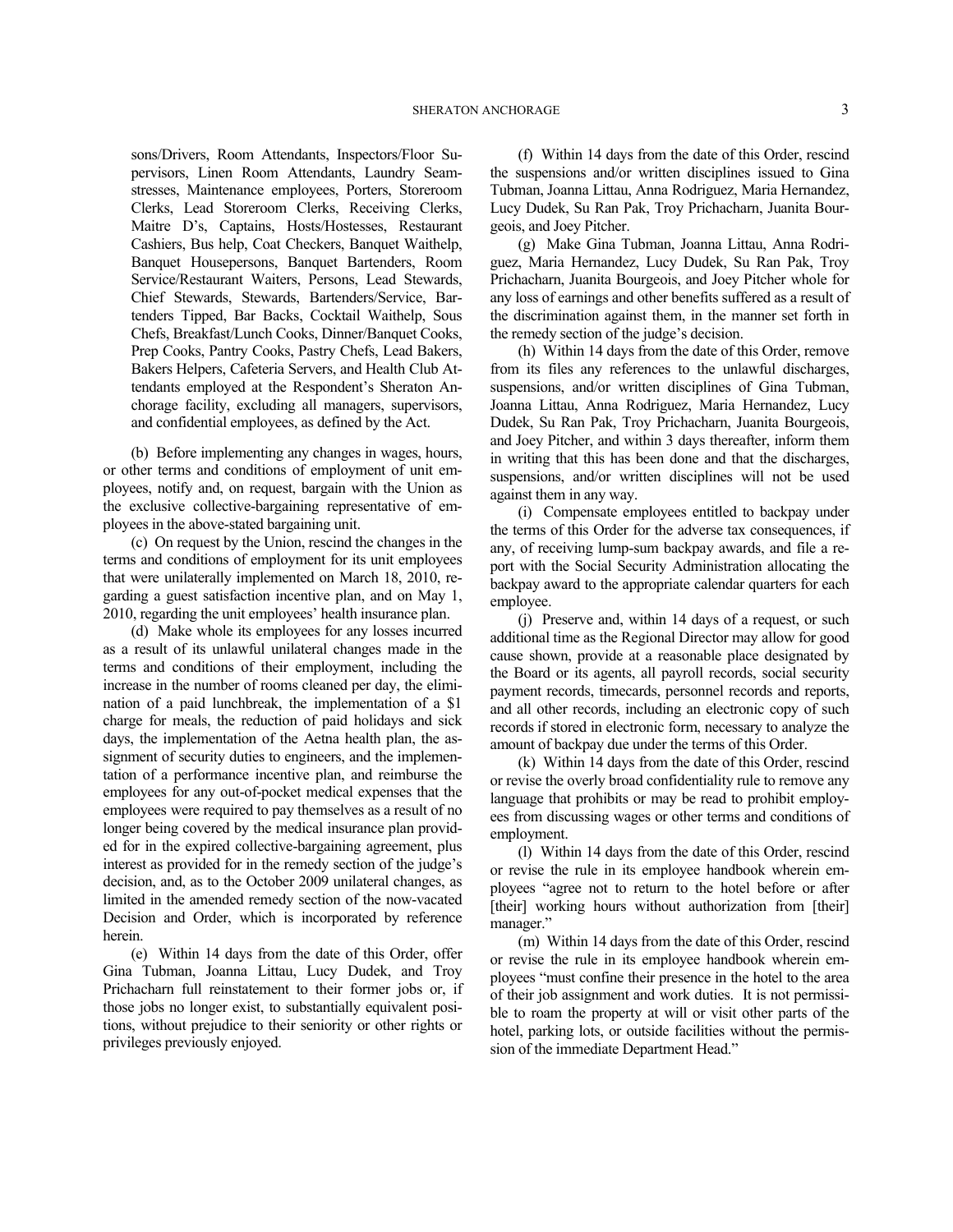-

(n) Within 14 days from the date of this Order, rescind or revise the rule in its employee handbook wherein "distribution of any literature, pamphlets, or other material in a guest or work area is prohibited . . . . Solicitation of guests by associates at anytime for any purpose is also inappropriate."

(o) Within 14 days from the date of this Order, rescind or revise the rule in its employee handbook wherein employees are prohibited from disclosing confidential information, including "personnel file information" and "labor relations" information, and further providing that when disclosure is required "by judicial or administrative process or order or by other requirements of law," employees must "give ten days written notice to [Respondent's] legal department prior to disclosure."

(p) Within 14 days from the date of this Order, rescind or revise the rule in its employee handbook wherein employees may not "give any information to the news media regarding the hotel, its guests, or associates, without authorization from the General Manager and to direct such inquiries to his attention."

(q) Within 14 days from the date of this Order, rescind or revise the rule in its employee handbook wherein a "conflict of interest with the hotel or company is not permitted."

(r) Within 14 days from the date of this Order, rescind or revise the rule in its employee handbook wherein "behavior which violates common decency or morality or publicly embarrasses the hotel or company" is prohibited.

(s) Within 14 days from the date of this Order, rescind or revise the rule in its employee handbook wherein "insubordination or failure to carry out a job assignment or job request of management" is prohibited.

(t) Furnish all current employees with inserts for the current employee handbook that (1) advise that the unlawful rules have been rescinded, or (2) provide the language of lawful rules; or publish and distribute a revised employee handbook that (1) does not contain the unlawful rules, or (2) provides the language of lawful rules.

(u) Within 14 days after service by the Region, post at its hotel in Anchorage, Alaska, copies of the attached notice marked "Appendix"<sup>[5](#page-3-0)</sup> in both English and Spanish. Copies of the notice, on forms provided by the Regional Director for Region 19, after being signed by the Respondent's authorized representative, shall be posted by the Respondent and maintained for 60 consecutive days in conspicuous places, including all places where notices to employees are customarily posted. In addition to physical posting of paper

notices, notices shall be distributed electronically, such as by email, posting on an intranet or internet site, and/or other electronic means, if the Respondent customarily communicates with its employees by such means. Reasonable steps shall be taken by the Respondent to ensure that the notices are not altered, defaced, or covered by any other material. In the event that, during the pendency of these proceedings, the Respondent has gone out of business or closed the facility involved in these proceedings, the Respondent shall duplicate and mail, at its own expense, a copy of the notice to all current employees and former employees employed by the Respondent at any time since July of 2009; and

(v) Within 14 days after service by the Region, hold a meeting or meetings, scheduled to ensure the widest possible attendance, at which the attached notice is to be read to the employees in both English and Spanish by a highranking management official or, at the Respondent's option, by a Board agent in the presence of such an official.

(w) Within 21 days after service by the Region, file with the Regional Director for Region 19 a sworn certification of a responsible official on a form provided by the Region attesting to the steps that the Respondent has taken to comply.

Dated, Washington, D.C. June 18, 2015

| Mark Gaston Pearce, | Chairman |
|---------------------|----------|
|                     |          |
| Kent Y. Hirozawa,   | Member   |

#### (SEAL) NATIONAL LABOR RELATIONS BOARD

MEMBER MISCIMARRA, concurring in part and dissenting in part.

I agree with the judge's rulings, findings, $<sup>1</sup>$  $<sup>1</sup>$  $<sup>1</sup>$  and conclu-</sup> sions in this multiple-issue case. For the reasons stated in the judge's decision, as supplemented below, I concur with my colleagues' decision to uphold the judge's decision as to most issues, and I respectfully dissent from the majority's finding that the Respondent's handbook rule prohibiting employees from having a "conflict of interest" with the hotel is unlawful on its face.

1. *Unilateral Changes in October 2009.* I agree with the judge that the Respondent violated Section  $8(a)(5)$ 

l

<span id="page-3-1"></span><span id="page-3-0"></span><sup>&</sup>lt;sup>5</sup> If this Order is enforced by a judgment of a United States court of appeals, the words in the notice reading "Posted by Order of the National Labor Relations Board" shall read "Posted Pursuant to a Judgment of the United States Court of Appeals Enforcing an Order of the National Labor Relations Board."

<sup>&</sup>lt;sup>1</sup> The Respondent has excepted to some of the judge's credibility findings. I find that there is no basis for reversing the judge's credibility findings under *Standard Dry Wall Products*, 91 NLRB 544 (1950), enfd. 188 F.2d 362 (3d Cir. 1951).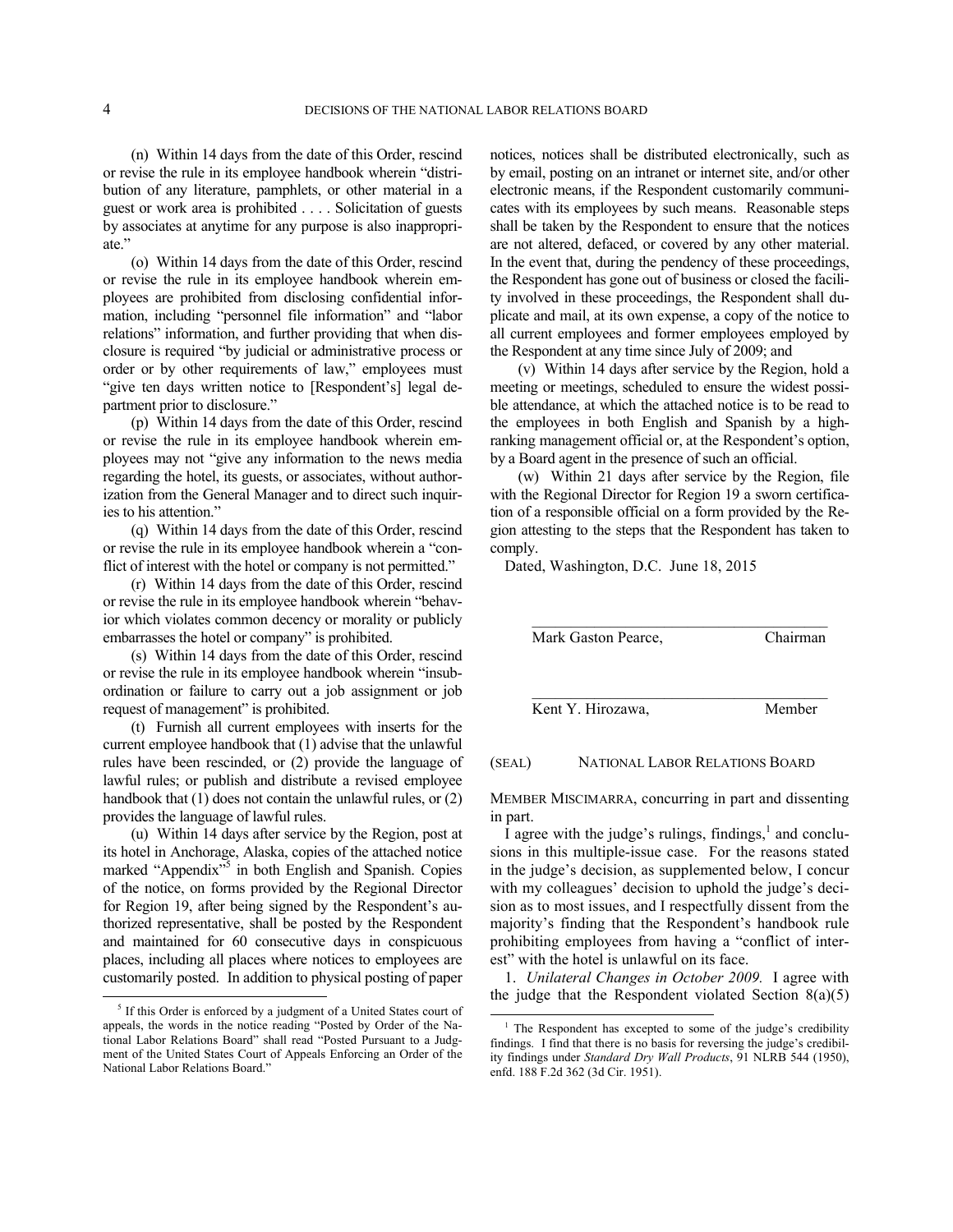and (1) of the Act by making unilateral changes to the unit employees' terms and conditions of employment in October [2](#page-4-0)009.<sup>2</sup> Although the parties had, by then, bargained to impasse over a proposal including such changes, the Respondent failed to prove that the Federal Mediation and Conciliation Service (FMCS) was given notice of the labor dispute at least 30 days before the Respondent made the changes, as required by Section 8(d)(3) of the Act. See *Petroleum Maintenance Co.*, 290 NLRB 462, 462–463 (1988). I find it unnecessary to pass on the continuing validity of Board precedent holding that such notice must be given *by the initiating party* (here, the Respondent) and that timely notice given by the noninitiating party is inadequate under Section  $8(d)(3)$ . See *Mar-Len Cabinets, Inc.*, 243 NLRB 523 (1979), enf. denied in relevant part 659 F.2d 995 (9th Cir. 1981), on remand 262 NLRB 1398 (1982). Although the record indicates that the Union notified the FMCS of the labor dispute at some unspecified time, the record does not establish that the Union's notice came at least 30 days before the changes at issue. Hence, I concur that the Respondent's October 2009 changes were unlawful. I further agree with the majority that the make-whole relief for this violation must be tolled as of March 5, 2010, i.e., 30 days after the Respondent belatedly filed a notice with the FMCS on February 3, 2010, and I further agree that the Respondent need not rescind those changes. See *Mar-Len Cabinets*, 243 NLRB at 538–539.

2. *Discipline of Nine Employees Who Presented a Boycott Petition*. I adopt the judge's finding that the Respondent violated Section 8(a)(3) and (1) of the Act by disciplining nine employees who presented a boycott petition to General Manager Dennis Artiles on November 17, 2009, but solely on procedural grounds. The Respondent failed to specifically except to the judge's finding that the discipline was unlawful. Although it briefly mentioned the discipline when excepting to the judge's separate finding that the disaffection petition was tainted by the Respondent's unfair labor practices, the Respondent did not there offer a sufficiently specific argument for overturning the judge's finding that the discipline was unlawful. Accordingly, I do not pass on the merits of the judge's finding. See Section 102.46(b)(1) of the Board's Rules & Regulations ("Each exception (i) shall set forth specifically the questions of procedure, fact, law, or policy to which exception is taken").

3. *Suspension and Discharge of Four Employees for Distributing Handbills Under the Hotel's Porte Cochere*.

 $\overline{a}$ 

I agree with the judge's finding that the Respondent violated Section 8(a)(3) and (1) by suspending and thereafter discharging four off-duty employees for distributing boycott handbills under the hotel's porte cochere. I do not agree with the judge's suggestion that the exterior area immediately outside a hotel entrance, such as a porte cochere, is a nonwork area on the ground that the work performed there (such as security, maintenance, and valet parking) is merely "incidental to a hotel's primary function." In my view, whether a particular porte cochere or other hotel entrance is a work area (where distribution may be lawfully prohibited) depends on the factual record, which may vary from case to case. Although the work in these areas may differ from that performed elsewhere in the hotel, in some respects such work may involve a higher level of activity, which may constitute an arriving or departing guest's initial or final experience with the hotel. In the instant case, I find it unnecessary to pass on whether the Respondent's porte cochere is a work area because the Respondent did not suspend or discharge the four employees for distributing literature *in a work area*, but rather because they did so *anywhere on its property*. When confronting two of the handbillers, the Respondent's human resources director, Jamie Fullenkamp, informed them that they were on private property and that they would have to move to the public sidewalk or she would summon the police. Fullenkamp then told the other two handbillers that they were trespassing and must leave. The employees' termination notices state that they were discharged for violating a policy prohibiting employees from "be[ing] on the hotel premises, inside or outside, before or after their scheduled shift, without having acquired written permission from their Department Head." Thus, because the Respondent discharged the four employees in reliance on the prohibition against engaging in protected conduct *anywhere* on Respondent's premises, "inside or outside," it is immaterial whether the porte cochere here is considered a work area.

4. *The Handbook Rule Against Behavior that Violates Common Decency or Morality or Publicly Embarrasses the Respondent.* The Respondent maintains a handbook rule providing: "I understand that I may be discharged without any prior warning if I commit any of the following acts . . . . Behavior which violates common decency or morality or publicly embarrasses the Hotel or Company." I agree with my colleagues that the rule is unlawful on its face to the extent that it prohibits behavior that "publicly embarrasses" the Respondent. $3$  On its face,

 $\overline{a}$ 

<span id="page-4-1"></span><span id="page-4-0"></span><sup>&</sup>lt;sup>2</sup> In October 2009, the Respondent unilaterally required housekeepers to clean two additional rooms per day, began requiring employees to clock-out for their lunchbreak, and began charging employees \$1 for meals that had previously been free of charge.

<sup>&</sup>lt;sup>3</sup> Contrary to the judge, I would not find that the rule is facially unlawful to the extent that it prohibits behavior that violates "common decency" or "morality." I believe employees generally understand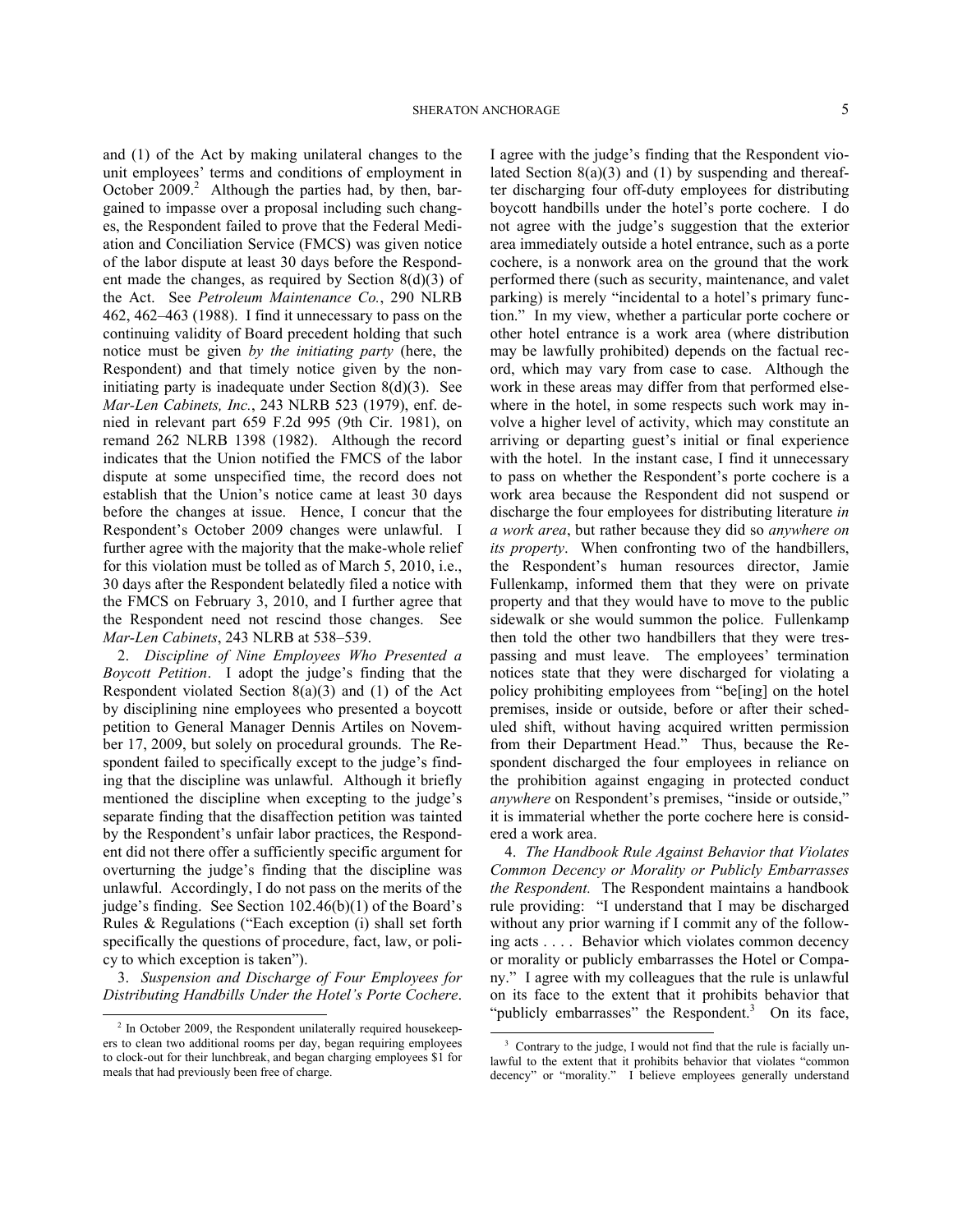l

 $\overline{a}$ 

that portion of the rule subjects an employee to discharge without warning based on *any* type of behavior that is "publicly embarrassing" to the Respondent. Of course, a central aspect of the Act is the right of employees to engage in "concerted" actions that publicize particular labor disputes and, potentially, cause public embarrassment to the employer. For example, handbilling to inform customers that an employer pays substandard wages and benefits is quintessential Section 7 activity. Employees engaged in such activity intend to publicly embarrass an employer as a means to gain an advantage in negotiations or to otherwise secure employer concessions. Thus, the Respondent's prohibition of any activities that cause public embarrassment goes directly to a central aspect of the Act's protection. For these reasons, I join my colleagues in finding that this aspect of the rule is facially unlawful.

5. *The Handbook Rule Against Employees Having a Conflict of Interest.* The Respondent maintains a handbook rule providing: "I understand that conflict of interest with the hotel or company is not permitted." The Respondent cited that rule in disciplinary notices that it issued to the nine employees who presented the boycott petition to General Manager Artiles in November 2009, asserting that the employees had violated that policy. In the absence of any exception to the judge's finding that the nine employees were engaged in Section 7 activity when they presented the petition, I agree with the majority that the Respondent violated Section 8(a)(1) of the Act when it applied the rule against conflicts of interest to restrict employees' Section 7 activity.

<span id="page-5-0"></span>However, I disagree with my colleagues' additional finding that the rule against conflicts of interest is unlawful on its face. Employers have a legitimate interest in preventing employees from maintaining a conflict of interest, whether they compete directly against the employer, exploit sensitive employer information for personal gain, or have a fiduciary interest that runs counter

to the employer's enterprise. Therefore, even if one applies *Lutheran Heritage Village-Livonia*, 343 NLRB 646,  $646$  $646$  $646$  (2004), $4$  I do not agree with my colleagues' conclusion that employees would reasonably understand the conflict-of-interest rule as one that extends to employees' efforts to unionize or improve their terms or conditions of employment. In my view, the rule, on its face, does not reasonably suggest that efforts to unionize or improve terms and conditions of employment are prohibited. Cf. *Tradesmen International*, 338 NLRB 460, 460– 461 (2002) (finding facially lawful a "conflicts of interest" rule prohibiting "disloyal, disruptive, competitive, or damaging" conduct and requiring employees to "repre-sent the company in a positive and ethical manner").<sup>[5](#page-5-1)</sup> I also note that the challenged rule is immediately adjacent to a rule stating: "I understand that it is against company policy to have an economic, social or family relationship with someone that I supervise or who supervises me and I agree to report such relationships." This context bolsters my conclusion that the Respondent's rule merely conveys a prohibition on truly disabling conflicts and not a restriction on activities protected by the Act.<sup>[6](#page-5-2)</sup>

6. *The Withdrawal of Recognition*. I agree with my colleagues' finding that the Respondent violated Section  $8(a)(5)$  and  $(1)$  of the Act by withdrawing recognition from the Union on June 2, 2010, in the absence of untainted evidence that the Union had lost majority support. I do not agree with Board precedent to the extent it holds that any unlawful employer support of a disaffection petition gives rise to an *irrebuttable* presumption that the petition is tainted and cannot establish loss of majority

<span id="page-5-2"></span><span id="page-5-1"></span>what types of misconduct violate "common decency" and "morality," and a reader does not need examples to understand that NLRAprotected conduct would not fall within this type of prohibition. See *Albertsons, Inc.*, 351 NLRB 254, 258 fn.18 (2007) (finding lawful two rules prohibiting "[o]ff-the-job conduct which has a negative effect on the Company's reputation or operation or employee morale or productivity" and "[a]ny other misconduct which, in the Company's judgment, warrants immediate discharge"); *Ark Las Vegas Restaurant Corp.*, 335 NLRB 1284, 1284 fn. 2, 1292–1293 (2001) (finding lawful a rule prohibiting "any conduct, on or off duty, that tends to bring discredit to, or reflects adversely on, yourself, fellow associates, the Company, or its guests"), enfd. in part, remanded on other grounds 334 F.3d 99 (D.C. Cir. 2003), on remand 343 NLRB 1281 (2004); *[Flamingo Hilton-](http://web2.westlaw.com/find/default.wl?mt=26&db=0001417&tc=-1&rp=%2ffind%2fdefault.wl&findtype=Y&ordoc=2013434081&serialnum=1999270591&vr=2.0&fn=_top&sv=Split&tf=-1&pbc=9C9CF495&rs=WLW12.04)Laughlin*[, 330 NLRB 287, 288 \(1999\)](http://web2.westlaw.com/find/default.wl?mt=26&db=0001417&tc=-1&rp=%2ffind%2fdefault.wl&findtype=Y&ordoc=2013434081&serialnum=1999270591&vr=2.0&fn=_top&sv=Split&tf=-1&pbc=9C9CF495&rs=WLW12.04) (finding lawful a rule prohibiting "off-duty misconduct that materially and adversely affects job performance or tends to bring discredit to the Hotel").

<sup>4</sup> As I explained in my partial dissenting opinion in *Triple Play Sports Bar & Grille*, 361 NLRB No. 31, slip op. at 10 fn. 3 (2014), I do not agree with the current Board standard regarding alleged overly broad rules and policies, which is set forth as the first prong of *Lutheran Heritage* (finding rules and policies unlawful, even if they do not explicitly restrict protected activity and are not applied against or promulgated in response to such activity, where "employees would reasonably construe the language to prohibit Section 7 activity"). I would reexamine this standard in an appropriate future case.

<sup>5</sup> The majority cites *First Transit, Inc.,* 360 NLRB No. 72, slip op. at 2 fn. 5 (2014), in support of its finding that the Respondent's rule against having a conflict of interest is unlawful on its face. I find *First Transit* to be distinguishable because the rule there, unlike the rule here, did not simply prohibit having a conflict of interest. Rather, the *First Transit* rule linked having a conflict of interest with participating "in outside activities that are detrimental to the company's image or reputation." Additionally, the *First Transit* rule, unlike the rule here, was not adjacent to a rule indicating that a conflict of interest was limited to a truly disabling conflict. Finally, and in any event, I agree with Member Johnson's dissenting footnote in *First Transit*. Id.

<sup>6</sup> To remedy the as-applied violation, I would order the Respondent to cease and desist from applying the rule to restrict Sec. 7 activity and to post an appropriate notice. I would not order the Respondent to rescind a facially lawful rule. See *Piedmont Gardens*, 360 NLRB No. 100, slip op. at 1 fn. 4 (2014).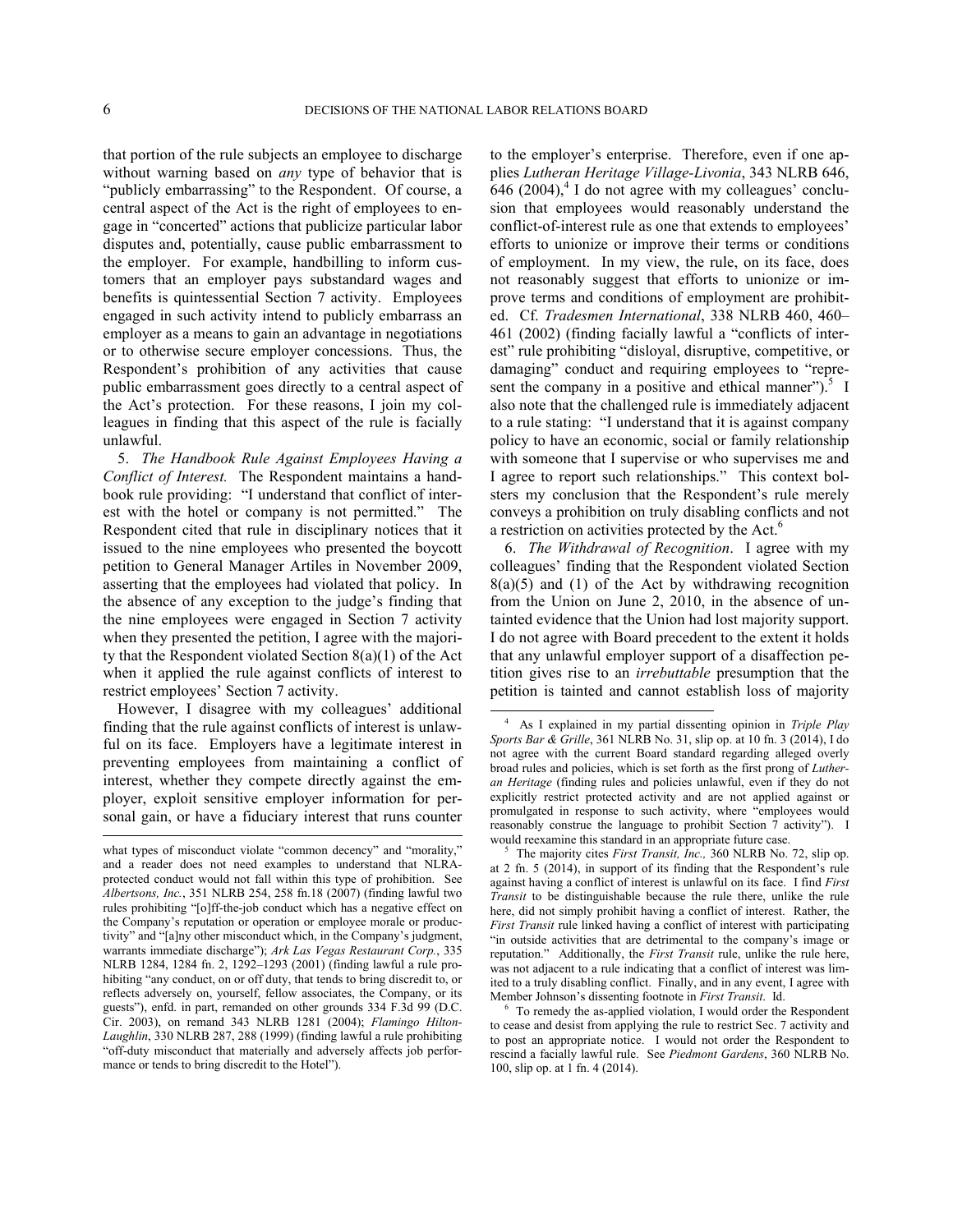support. See *SFO Good-Nite Inn, LLC*, 357 NLRB No. 16 (2011), 700 F.3d 1 (D.C. Cir. 2012). I agree with the position articulated in the separate opinion of former Member Hayes in *SFO Good-Nite Inn*. Like him, I think that the "presumption of taint should be rebuttable rather than irrebuttable, thereby raising the possibility in future cases that the representational desires of a majority of employees unaffected by, or possibly even unaware of, unlawful employer involvement can be honored." Id. slip op. at 5 (Member Hayes, concurring in part and dissenting in part). I concur in finding the violation in this case because the Respondent has not rebutted the presumption of taint. The Respondent did not show that at least 81 signers of the disaffection petition (i.e., a majority of the 161-member unit) were unaware of, or unaffected by, the Respondent's unlawful assistance.

Dated, Washington, D.C. June 18, 2015

Philip A. Miscimarra, Member

#### NATIONAL LABOR RELATIONS BOARD

### APPENDIX

 $\mathcal{L}_\text{max}$  and  $\mathcal{L}_\text{max}$  and  $\mathcal{L}_\text{max}$  and  $\mathcal{L}_\text{max}$ 

NOTICE TO EMPLOYEES POSTED BY ORDER OF THE NATIONAL LABOR RELATIONS BOARD An Agency of the United States Government

The National Labor Relations Board has found that we violated Federal labor law and has ordered us to post and obey this notice.

## FEDERAL LAW GIVES YOU THE RIGHT TO

Form, join, or assist a union

Choose representatives to bargain with us on your behalf

Act together with other employees for your benefit and protection

Choose not to engage in any of these protected activities.

WE WILL NOT fail and refuse to recognize and bargain with UNITE HERE!, Local 878, AFL–CIO (the Union) as the exclusive collective-bargaining representative of the employees in the bargaining unit.

WE WILL NOT withdraw recognition from the Union and fail and refuse to bargain with the Union as the exclusive collective-bargaining representative of unit employees.

WE WILL NOT unilaterally change the terms and conditions of employment of our unit employees.

WE WILL NOT refuse to bargain collectively with the Union by unilaterally implementing and giving effect to collective-bargaining proposals covering terms and conditions of employment of unit employees without fully complying with the requirements of Section 8(d)(3) of the Act at a time when the Union retains the right to be recognized as the exclusive collective-bargaining representative of the unit employees.

WE WILL NOT issue disciplinary warnings or suspend you because of your support for and activities on behalf of the Union or for engaging in other protected concerted activity.

WE WILL NOT discharge or otherwise discriminate against you for supporting the Union or any other labor organization or for engaging in other protected concerted activity.

WE WILL NOT maintain and/or enforce a rule in our employee handbook that employees "agree not to return to the hotel before or after [their] working hours without authorization from [their] manager."

WE WILL NOT maintain and/or enforce a rule in our employee handbook that employees "must confine their presence in the hotel to the area of their job assignment and work duties. It is not permissible to roam the property at will or visit other parts of the hotel, parking lots, or outside facilities without the permission of the immediate Department Head."

WE WILL NOT maintain and/or enforce a rule in our employee handbook that "distribution of any literature, pamphlets, or other material in a guest or work area is prohibited . . . . Solicitation of guests by associates at anytime for any purpose is also inappropriate."

WE WILL NOT maintain and/or enforce a rule in our employee handbook that employees are prohibited from disclosing confidential information, including "personnel file information" and "labor relations" information, and further providing that when disclosure is required "by judicial or administrative process or order or by other requirements of law," employees must "give ten days' written notice to [our] legal department prior to disclosure."

WE WILL NOT maintain and/or enforce a rule in our employee handbook that employees may not "give any information to the news media regarding the hotel, its guests, or associates, without authorization from the General Manager and to direct such inquiries to his attention."

WE WILL NOT maintain and/or enforce a rule in our employee handbook that a "conflict of interest with the hotel or company is not permitted."

WE WILL NOT maintain and/or enforce a rule in our employee handbook that prohibits "behavior which vio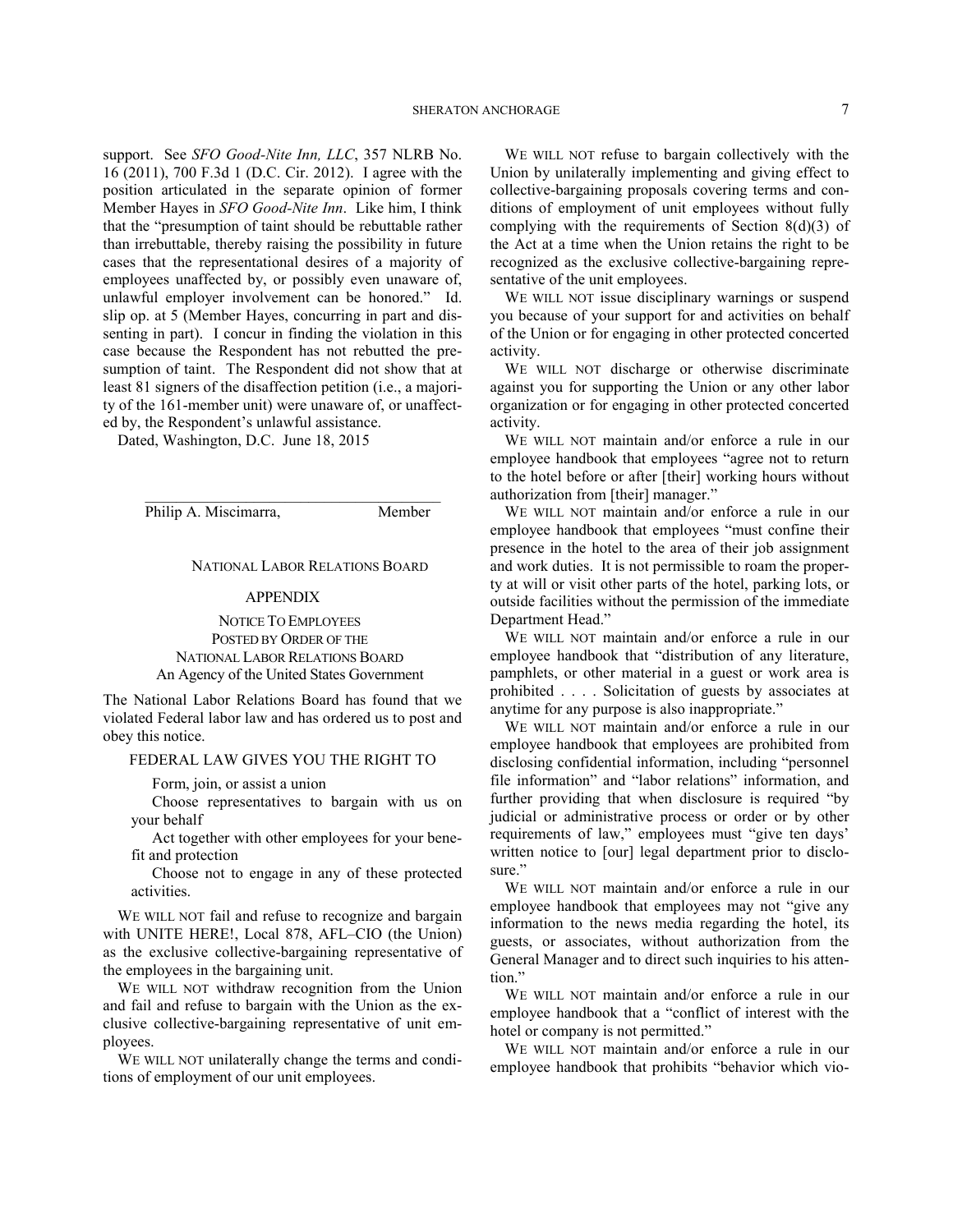lates common decency or morality or publicly embarrasses the hotel or company."

WE WILL NOT maintain and/or enforce a rule in our employee handbook that prohibits "insubordination or failure to carry out a job assignment or job request of management."

WE WILL NOT confiscate union buttons worn or carried by you.

WE WILL NOT solicit or otherwise coerce you to sign a petition seeking to decertify the Union as your collectivebargaining representative.

WE WILL NOT promise you favorable treatment if you sign a decertification petition.

WE WILL NOT threaten to discharge you for refusing to sign a decertification petition.

WE WILL NOT coercively interrogate you regarding your support for the Union.

WE WILL NOT denigrate the Union by informing you that we intend to unilaterally implement changes in unit employees' terms and conditions of employment without having first reached a good-faith collective-bargaining impasse with the Union.

WE WILL NOT prematurely declare an impasse in collective-bargaining negotiations with the Union; and

WE WILL NOT in any like or related manner interfere with, restrain, or coerce you in the exercise of the rights listed above.

WE WILL, on request, bargain with the Union as the exclusive collective-bargaining representative of our employees in the following appropriate unit concerning terms and conditions of employment and, if an understanding is reached, embody the understanding in a signed agreement:

All Guest Service Agents, Communication Agents, Guest Service Agent Supervisors, Bell Captains, Bell Persons, Reservation Sales Agents, Door Persons/Drivers, Room Attendants, Inspectors/Floor Supervisors, Linen Room Attendants, Laundry Seamstresses, Maintenance employees, Porters, Storeroom Clerks, Lead Storeroom Clerks, Receiving Clerks, Maitre D's, Captains, Hosts/Hostesses, Restaurant Cashiers, Bus help, Coat Checkers, Banquet Waithelp, Banquet Housepersons, Banquet Bartenders, Room Service/Restaurant Waiters, Persons, Lead Stewards, Chief Stewards, Stewards, Bartenders/Service, Bartenders Tipped, Bar Backs, Cocktail Waithelp, Sous Chefs, Breakfast/Lunch Cooks, Dinner/Banquet Cooks, Prep Cooks, Pantry Cooks, Pastry Chefs, Lead Bakers, Bakers Helpers, Cafeteria Servers, and Health Club Attendants employed at the Respondent's Sheraton Anchorage facility, excluding all managers, supervisors, and confidential employees, as defined by the Act.

WE WILL, before implementing any changes in wages, hours, or other terms and conditions of employment of unit employees, notify and, on request, bargain with the Union as the exclusive collective-bargaining representative of employees in the bargaining unit.

WE WILL, on request by the Union, rescind the changes in the terms and conditions of employment of our unit employees that we unilaterally implemented on March 18, 2010, regarding a guest satisfaction incentive plan and on May 1, 2010, regarding the unit employees' health insurance plan.

WE WILL make whole employees for any losses incurred as a result of the unilateral changes we unlawfully made in the terms and conditions of your employment, including the increase in the number of rooms cleaned per day, the elimination of a paid lunchbreak, the implementation of a \$1 charge for meals, the reduction of paid holidays and sick days, the implementation of the Aetna health plan, the assignment of security duties to engineers, and the implementation of a performance incentive plan, and WE WILL also reimburse employees for any outof-pocket medical expenses that employees were required to pay as a result of no longer being covered by the medical insurance plan provided for in the expired collective-bargaining agreement.

WE WILL, within 14 days from the date of the Board's Order, offer Gina Tubman, Joanna Littau, Lucy Dudek, and Troy Prichacharn full reinstatement to their former jobs or, if those jobs no longer exist, to substantially equivalent positions, without prejudice to their seniority or other rights or privileges previously enjoyed.

WE WILL, within 14 days from the date of the Board's Order, rescind the suspensions and/or written disciplines issued to Gina Tubman, Joanna Littau, Anna Rodriguez, Maria Hernandez, Lucy Dudek, Su Ran Pak, Troy Prichacharn, Juanita Bourgeois, and Joey Pitcher.

WE WILL make Gina Tubman, Joanna Littau, Anna Rodriguez, Maria Hernandez, Lucy Dudek, Su Ran Pak, Troy Prichacharn, Juanita Bourgeois, and Joey Pitcher whole for any loss of earnings and other benefits suffered as a result of our discrimination against them.

WE WILL, within 14 days from the date of the Board's Order, remove from our files any references to the unlawful discharges, suspensions, and/or written disciplines of Gina Tubman, Joanna Littau, Anna Rodriguez, Maria Hernandez, Lucy Dudek, Su Ran Pak, Troy Prichacharn, Juanita Bourgeois, and Joey Pitcher, and WE WILL, within 3 days thereafter, inform them in writing that this has been done and that the discharges, suspensions, and/or